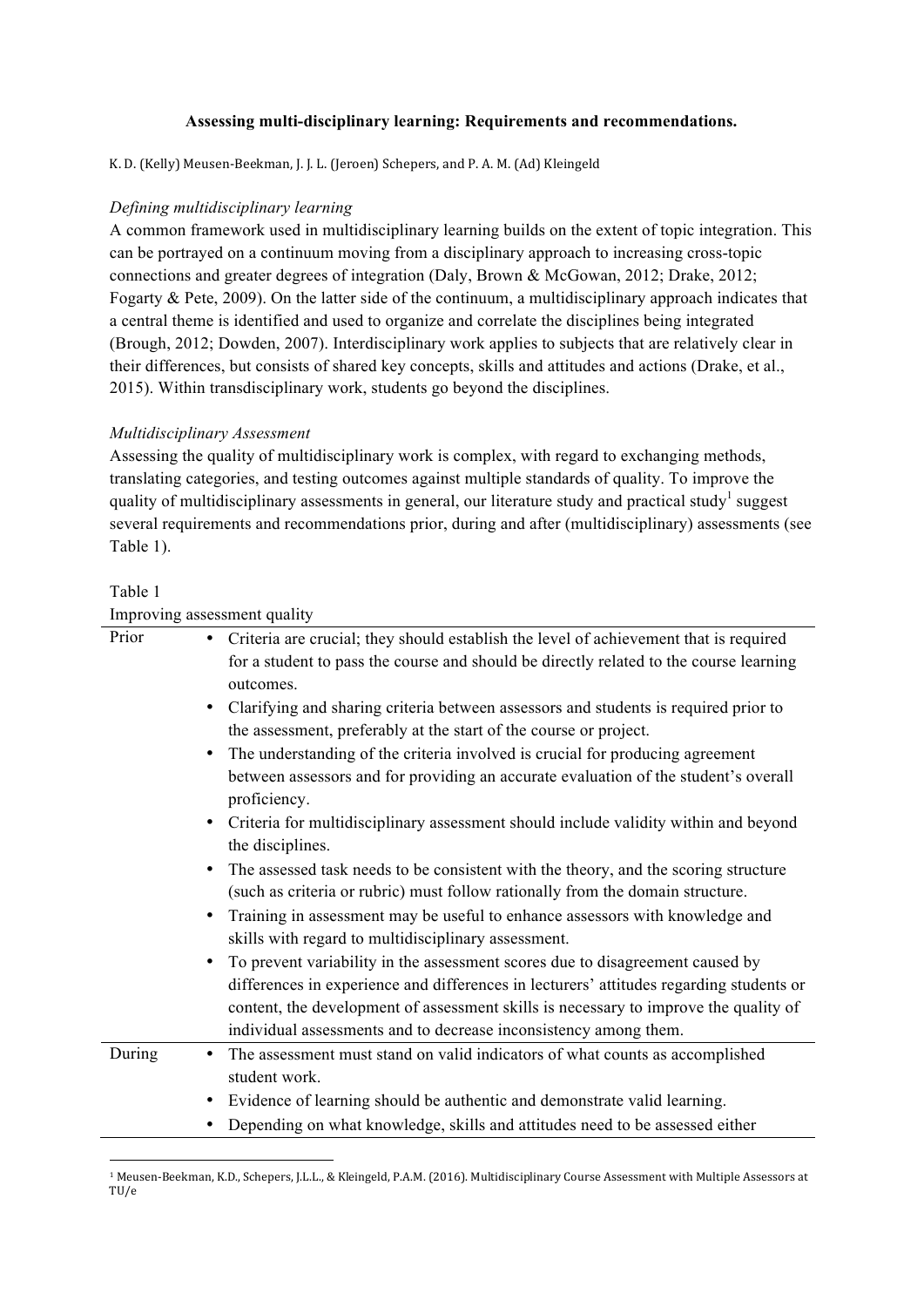|       | separately or integratively, holistic or analytic scoring can be preferred. Further<br>discussion on the main goals and the integrative grounding of a course is required to<br>determine whether analytic or holistic judgment is emphasized.                         |
|-------|------------------------------------------------------------------------------------------------------------------------------------------------------------------------------------------------------------------------------------------------------------------------|
|       | Interrater reliability is improved when clear standards are defined, and interpretation<br>$\bullet$<br>of criteria is discussed. To improve the intrarater reliability for assessors, a rubric<br>can be useful.                                                      |
|       | Extensive grading guidelines need to be included, to clarify criteria, standards and<br>rating scales.                                                                                                                                                                 |
|       | Assessors need to be supported in assessing the quality of a task by seeking support<br>in improving knowledge on domains outside their expertise through delving into<br>research, by using extensive answer models, and by the possibility to consult<br>colleagues. |
|       |                                                                                                                                                                                                                                                                        |
| After | Multidisciplinary assessments tend to be more effective when consistent and<br>٠<br>constructive feedback on students' progress, processes, results and limitations is<br>provided.                                                                                    |
|       | A common understanding on qualitative feedback is necessary, to ensure that each<br>student receives consistent and constructive feedback on their learning process.                                                                                                   |
|       | In an ideal situation, the assessment and results are independent of those who score.<br>$\bullet$                                                                                                                                                                     |
|       | Multiple assessors to assess each report can enhance quality assurance. The<br>possibility of assigning assessors to assess specific subassignments within their                                                                                                       |
|       | domain of expertise can improve reliability.                                                                                                                                                                                                                           |

Based on our literature study and practical study, we provide the following main findings to improve the assessment of IE Quickscan (1JK100):

- The IE Quick Scan can be a promising integrating platform through which students can consider all aspects of their professional roles and responsibilities as engineers in a multidisciplinary project. However, a more flexible approach to assessing the quality of the final product is recommended. Due to a potential misfit between the description of some subassignments and the company context, answer models are not always suitable and students are not rewarded for their creativity or flexibility of their solution. Evaluation of flexibility and creativity can be included in the grading form.
- The IE Quick Scan can improve clarity about criteria and indicators of quality. Prior to, during and after the course, lecturers need to be aware of the assessment criteria, including validity for, within, and beyond the disciplines. Students need to be informed, beforehand, about the criteria and standards and the links to specific learning outcomes and objectives. Assessment criteria should establish the level of achievement that is required for a student to pass the course and should be directly related to the course learning outcomes.
- Although the IE Quick Scan is multidisciplinary and thus features theories from several disciplines, there is little integration. It is suggested to enhance this integrative component to promote students' cognitive advancement.
- An assessor may indicate where a student's answer was inconsistent with the answer model for a specific element in the report, but is unlikely to provide more examples or details of what a perfect answer should have looked like, due to a lack of expertise in certain domains. More elaborate answer models, or adjustment of some of the assignments can help avoid that assessors evade